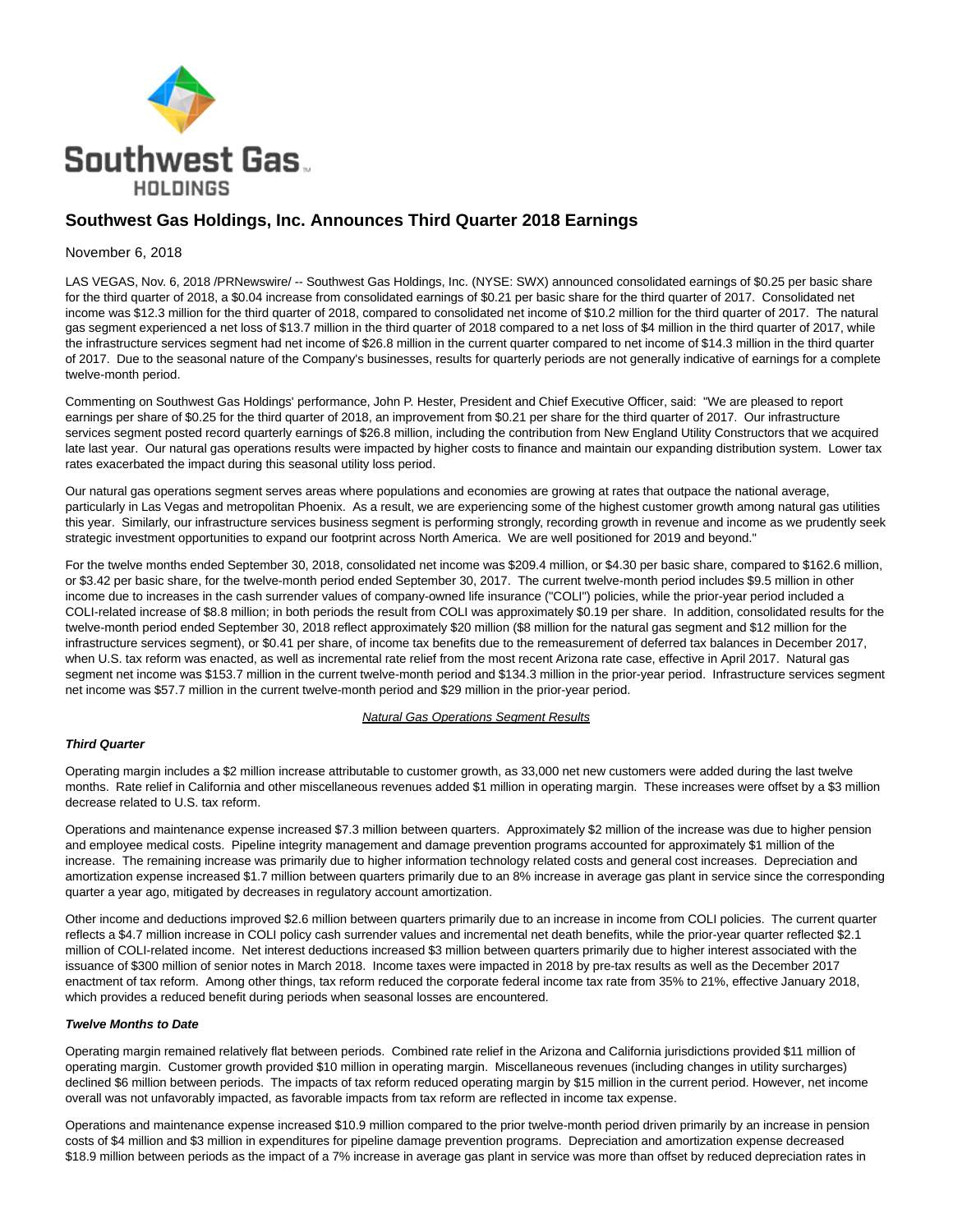Arizona, effective April 2017, and by reduced regulatory account amortization. Taxes other than income taxes increased \$3.4 million between periods primarily due to higher property taxes associated with net plant additions.

Other income and deductions improved \$2.8 million between the twelve-month periods due to an increase in interest income related to the gas infrastructure replacement mechanism in Nevada and income resulting from increases in the cash surrender value (including net death benefits) of COLI policies. Income taxes were favorably impacted in 2018 due to the enactment of federal tax reform, effective January 2018. Approximately \$8 million of one-time tax benefits, related to the remeasurement of deferred tax liabilities, were recorded in the fourth quarter of 2017, in addition to the lower rate utilized in 2018.

# **Infrastructure Services Segment Results**

## **Third Quarter**

Revenues increased \$70.5 million in the third quarter of 2018 compared to the prior-year quarter primarily due to incremental revenues of \$50.4 million associated with operations of New England Utility Constructors, Inc. ("Neuco"), which was acquired in November 2017 and a higher volume of pipe replacement work under blanket and bid contracts.

Construction expenses increased \$53.2 million between quarters due to additional pipe replacement work and higher labor related and other operating expenses to support increased growth. Approximately \$34.8 million of expenses from Neuco operations are included in the three months ended September 30, 2018.

Depreciation and amortization increased \$1.9 million between quarters primarily due to incremental amortization of finite-lived intangible assets recognized from the Neuco acquisition and an increase in depreciation on additional equipment purchased to support the growing volume of work being performed, partially offset by a \$1.6 million reduction in depreciation associated with extension (in the first quarter of 2018) of the estimated useful lives of certain depreciable equipment. Net interest deductions increased by \$2 million between quarters due primarily to higher average debt outstanding (including amounts used to finance the Neuco acquisition) and higher rates on variable-rate debt.

#### **Twelve Months to Date**

Revenues increased \$306.2 million in the current twelve-month period compared to the prior-year period primarily due to a higher volume of pipe replacement work under blanket contracts and the inclusion of approximately \$115.8 million in revenues from Neuco since the November 2017 acquisition date. In addition, Centuri performed work on a multi-year water pipe replacement program, which began in late 2016, that contributed incremental revenues of \$61.7 million and \$38.2 million during twelve-month periods ended September 30, 2018 and 2017, respectively.

Construction expenses increased \$276.8 million between periods primarily due to additional pipe replacement work and greater operating expenses to support growth. Approximately \$94.6 million of expenses from Neuco operations are included in the twelve months ended September 30, 2018. Gains on sale of equipment (reflected as an offset to construction expenses) were \$3.7 million and \$4.5 million for the twelve-month periods of 2018 and 2017, respectively.

Depreciation and amortization increased \$6.2 million between periods primarily due to incremental amortization of finite-lived intangible assets recognized from the Neuco acquisition and an increase in depreciation for additional equipment purchased to support the growing volume of work being performed, partially offset by a \$6.4 million reduction in depreciation associated with the extension of the estimated useful lives of certain depreciable equipment. Net interest deductions increased \$6.5 million between periods due primarily to higher average debt outstanding and higher rates on variable-rate debt.

Income tax expense for the twelve months ended September 30, 2018 included a one-time benefit of \$12 million due to the remeasurement of deferred tax balances in December 2017, when U.S. tax reform was enacted, as well as the reduction in the rate utilized in 2018.

#### Outlook for 2018 – 3rd Quarter 2018 Update

#### Natural Gas Segment:

- Operating margin for the full year 2018 is anticipated to benefit from customer growth (similar to 2017), infrastructure tracker mechanisms, expansion projects, and California attrition. Combined, these items are expected to produce nearly 2% in incremental margin compared to 2017. Operating margin (but not net income overall) in 2018 is expected to include a reduction of approximately \$20 million due to tax reform benefits in 2018 planned to be returned to customers. Income tax expense will also be reduced due to benefits of the reduction in the U.S. corporate federal income tax rate.
- On a comparative basis, operations and maintenance expense is expected to track generally with inflationary changes and customer growth rates (combined approximately 3%) plus the impacts of a previously disclosed \$8 million increase in pension costs. Despite the anticipated growth in gas plant in service (approximately 7%), depreciation and general taxes combined are expected to decline slightly compared to 2017 due to the depreciation rate reduction approved in our Arizona general rate case settlement effective April 2017 and lower regulatory account amortization.
- On a comparative basis (excluding the effect of lower income tax rates on operating margin), operating income is expected to be relatively flat to modestly higher between years.
- Net interest deductions for 2018 are expected to increase by \$10 million to \$12 million compared to 2017 primarily due to an increase in outstanding debt associated with ongoing capital expenditures.
- Changes in cash surrender values of COLI policies will continue to be subject to volatility. Management generally anticipates longer term normal increases in COLI cash surrender values to range from \$3 million to \$5 million on an annual basis.
- The one-time benefit from tax reform due to remeasurement of deferred tax balances in 2017 will not recur.
- Capital expenditures in 2018 are estimated to be approximately \$670 million, in support of customer growth, system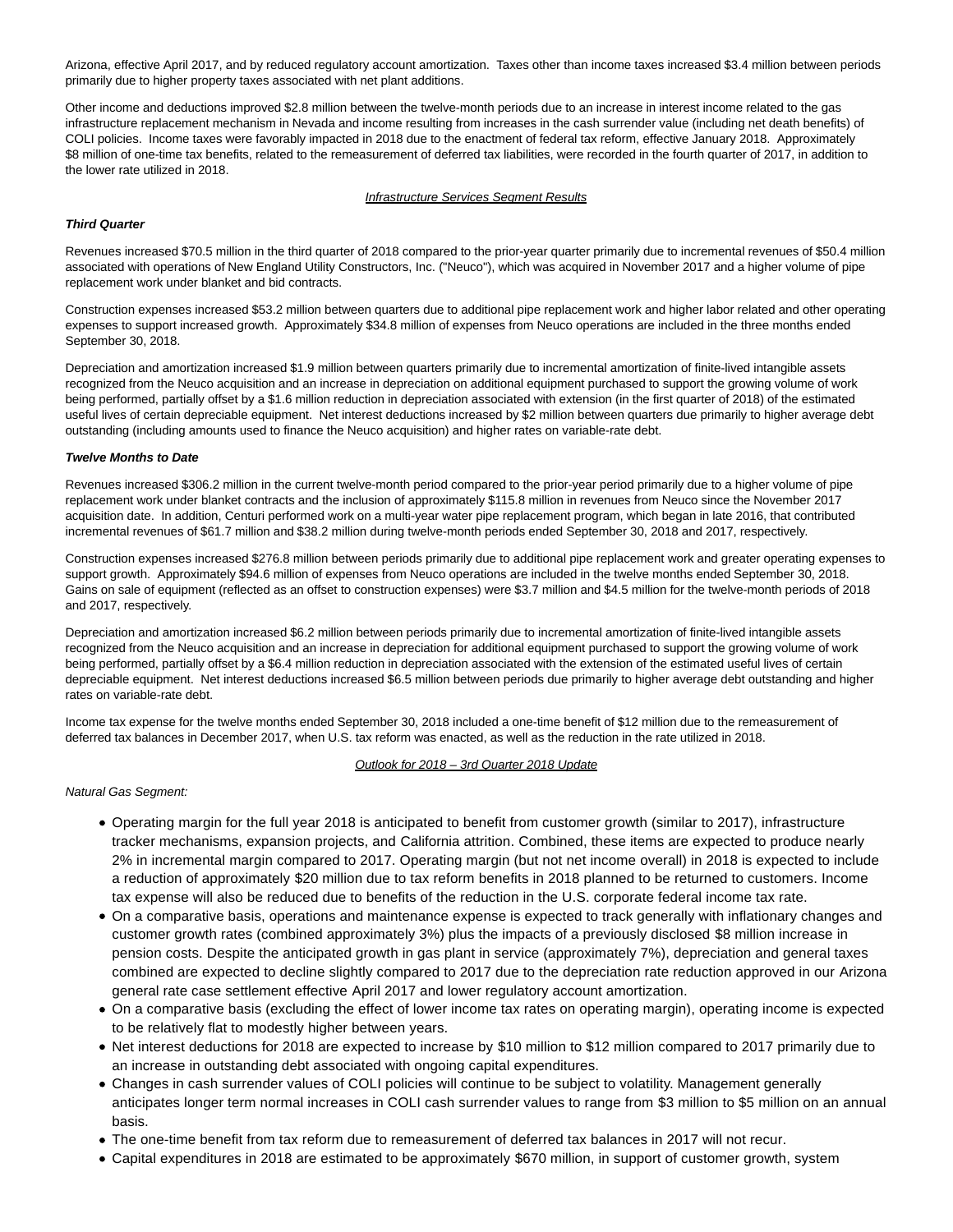improvements, and accelerated pipe replacement programs.

#### Infrastructure Services Segment:

- Centuri has a strong base of large utility clients (many with multi-year pipe replacement programs) that are expected to sustain, and over time, grow its business. Revenues for 2018 are anticipated to be 12% to 16% greater than 2017 levels.
- Operating income is expected to be approximately 5% to 5.5% of revenues.
- Based on the current interest rate environment, net interest deductions for 2018 are expected to be between \$13 million and \$14 million.
- Changes in foreign exchange rates could influence results.

Southwest Gas Holdings has two business segments:

Southwest Gas Corporation provides safe and reliable natural gas service to over 2 million customers in Arizona, Nevada, and California.

Centuri Construction Group, Inc. is a comprehensive infrastructure services enterprise dedicated to meeting the growing demands of North American utilities, energy, and industrial markets. Centuri derives revenue from installation, replacement, repair, and maintenance of energy distribution systems, and developing industrial infrastructure solutions.

**Forward-Looking Statements**: This press release contains forward-looking statements within the meaning of Section 27A of the Securities Act of 1933, as amended, and Section 21E of the Securities Exchange Act of 1934, as amended. Such statements include, without limitation, statements regarding Southwest Gas Holdings, Inc. (the "Company") and the Company's expectations or intentions regarding the future. These forward-looking statements can often be identified by the use of words such as "will", "predict", "continue", "forecast", "expect", "believe", "anticipate", "outlook", "could", "target", "project", "intend", "plan", "seek", "estimate", "should", "may" and "assume", as well as variations of such words and similar expressions referring to the future, and include (without limitation) statements regarding expectations of continuing growth in 2018. In addition, the statements under the heading "Outlook for 2018" that are not historic, constitute forward-looking statements. A number of important factors affecting the business and financial results of the Company could cause actual results to differ materially from those stated in the forward-looking statements. These factors include, but are not limited to, the timing and amount of rate relief, changes in rate design, customer growth rates, the effects of regulation/deregulation, tax reform and related regulatory decisions, the impacts of construction activity at Centuri, future earnings trends, seasonal patterns, and the impacts of stock market volatility. In addition, the Company can provide no assurance that its discussions about future operating margin, operations and maintenance expenses, operating income, depreciation and general taxes, COLI cash surrender values, financing expenses, and capital expenditures of the natural gas segment will occur. Likewise, the Company can provide no assurance that discussions regarding infrastructure services segment revenues, operating income, and net interest deductions will transpire. Factors that could cause actual results to differ also include (without limitation) those discussed under the heading "Risk Factors" in Southwest Gas Holdings, Inc.'s most recent Annual Report on Form 10-K and in the Company's and Southwest Gas Corporation's current and periodic reports filed from time to time with the SEC. The statements in this press release are made as of the date of this press release, even if subsequently made available by the Company on its Web site or otherwise. The Company does not assume any obligation to update the forward-looking statements provided to reflect events that occur or circumstances that exist after the date on which they were made.

**Non-GAAP Measures**. Southwest recognizes operating revenues from the distribution and transportation of natural gas (and related services) to customers. Gas cost is a tracked cost, which is passed through to customers without markup under purchased gas adjustment ("PGA") mechanisms, impacting revenues and net cost of gas sold on a dollar-for-dollar basis, thereby having no impact on Southwest's profitability. Therefore, management routinely uses operating margin, defined as operating revenues less the net cost of gas sold, in its analysis of Southwest's financial performance. Operating margin also forms a basis for Southwest's various regulatory decoupling mechanisms. Operating margin is not, however, specifically defined in accounting principles generally accepted in the United States ("U.S. GAAP") and is considered a non-GAAP measure. Management believes supplying information regarding operating margin provides investors and other interested parties with useful and relevant information to analyze Southwest's financial performance in a rate-regulated environment. (Refer to the Southwest Gas Holdings, Inc. Consolidated Earnings Digest for a reconciliation of revenues to operating margin.)

#### **SOUTHWEST GAS HOLDINGS, INC. CONSOLIDATED EARNINGS DIGEST (In thousands, except per share amounts)**

| <b>QUARTER ENDED SEPTEMBER 30.</b>                               | 2018 |         | 2017          |  |
|------------------------------------------------------------------|------|---------|---------------|--|
|                                                                  |      |         |               |  |
| <b>Consolidated Operating Revenues</b>                           | \$   | 668,146 | \$<br>593,153 |  |
| Net Income applicable to Southwest Gas Holdings                  | \$   | 12,331  | \$<br>10,204  |  |
| Average Number of Common Shares                                  |      | 49,493  | 47,628        |  |
| <b>Basic Earnings Per Share</b>                                  | \$   | 0.25    | \$<br>0.21    |  |
| <b>Diluted Earnings Per Share</b>                                | \$   | 0.25    | \$<br>0.21    |  |
| Reconciliation of Revenue to Operating Margin (Non-GAAP measure) |      |         |               |  |
| <b>Natural Gas Segment Revenues</b>                              | \$   | 217,523 | \$<br>213,059 |  |
| Less: Net Cost of Gas Sold                                       |      | 49,903  | 45,539        |  |
| <b>Operating Margin</b>                                          |      | 167,620 | \$<br>167,520 |  |
| NINE MONTHS ENDED SEPTEMBER 30,                                  |      | 2018    | 2017          |  |